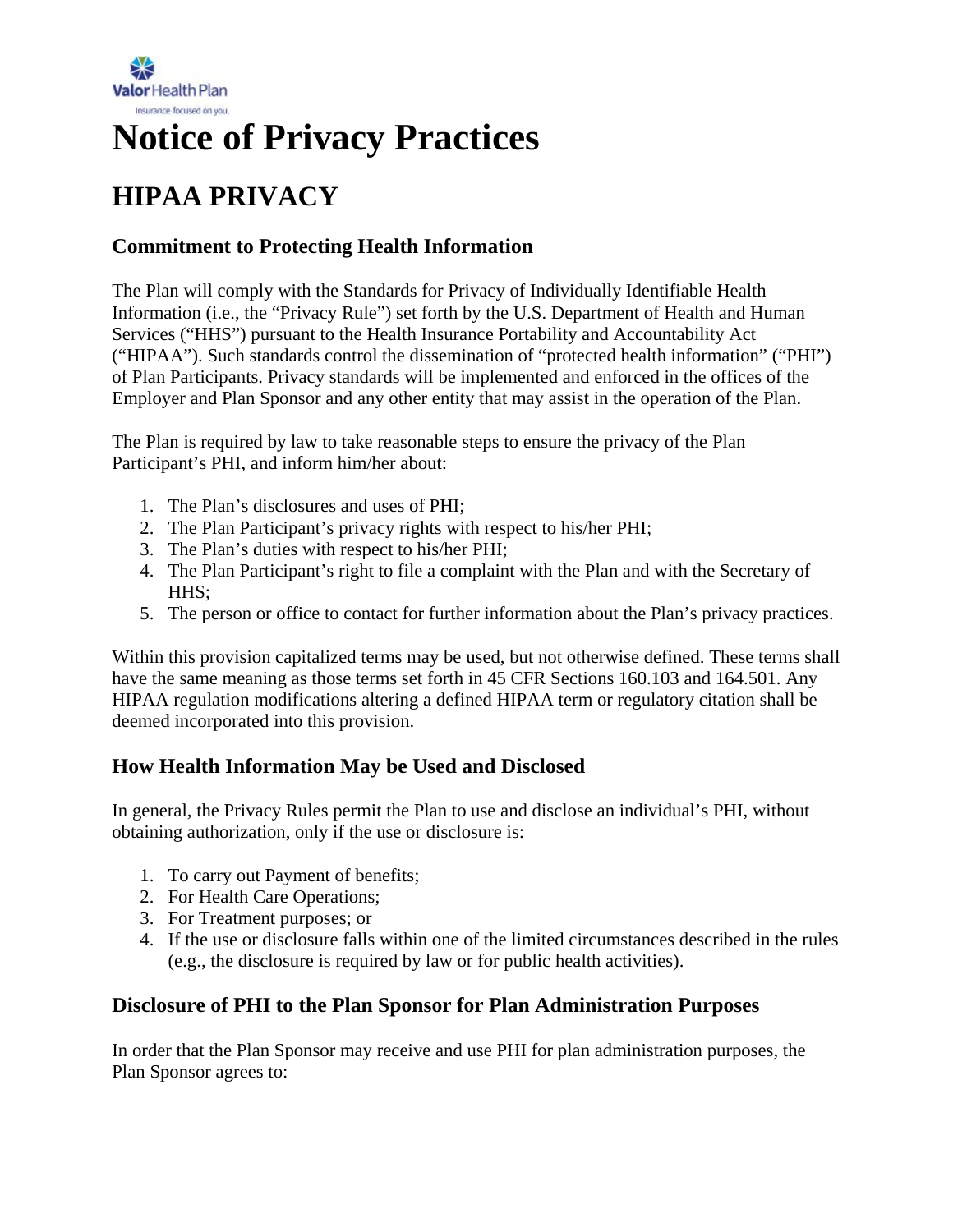

Insurance focused on you.

- 1. Not use or further disclose PHI other than as permitted or required by the Plan documents or as required by law (as defined in the privacy standards);
- 2. Ensure that any agents, including a subcontractor, to whom the Plan Sponsor provides PHI received from the Plan, agree to the same restrictions and conditions that apply to the Plan Sponsor with respect to such PHI;
- 3. Establish safeguards for information, including security systems for data processing and storage;
- 4. Maintain the confidentiality of all PHI, unless an individual gives specific consent or authorization to disclose such data or unless the data is used for health care payment or Plan operations;
- 5. Receive PHI, in the absence of an individual's express authorization, only to carry out Plan administration functions;
- 6. Not use or disclose PHI for employment-related actions and decisions or in connection with any other benefit or employee benefit plan of the Plan Sponsor, except pursuant to an authorization which meets the requirements of the privacy standards;
- 7. Report to the Plan any PHI use or disclosure that is inconsistent with the uses or disclosures provided for of which the Plan Sponsor becomes aware;
- 8. Make available PHI in accordance with section 164.524 of the privacy standards (45 CFR 164.524);
- 9. Make available PHI for amendment and incorporate any amendments to PHI in accordance with section 164.526 of the privacy standards (45 CFR 164.526);
- 10. Make available the information required to provide an accounting of disclosures in accordance with section 164.528 of the privacy standards (45 CFR 164.528);
- 11. Make its internal practices, books and records relating to the use and disclosure of PHI received from the Plan available to the Secretary of the U.S. Department of Health and Human Services ("HHS"), or any other officer or employee of HHS to whom the authority involved has been delegated, for purposes of determining compliance by the Plan with part 164, subpart E, of the privacy standards (45 CFR 164.500 et seq);
- 12. Report to the Plan any inconsistent uses or disclosures of PHI of which the Plan Sponsor becomes aware;
- 13. Train employees in privacy protection requirements and appoint a privacy compliance coordinator responsible for such protections;
- 14. If feasible, return or destroy all PHI received from the Plan that the Plan Sponsor still maintains in any form and retain no copies of such PHI when no longer needed for the purpose for which disclosure was made, except that, if such return or destruction is not feasible, limit further uses and disclosures to those purposes that make the return or destruction of the PHI infeasible;
- 15. Ensure that adequate separation between the Plan and the Plan Sponsor, as required in section  $164.504(f)(2)(iii)$  of the privacy standards  $(45 \text{ CFR } 164.504(f)(2)(iii))$ , is established as follows:
	- o The following employees, or classes of employees, or other persons under control of the Plan Sponsor, shall be given access to the PHI to be disclosed:
		- Privacy Officer: The access to and use of PHI by the individuals described above shall be restricted to the plan administration functions that the Plan Sponsor performs for the Plan.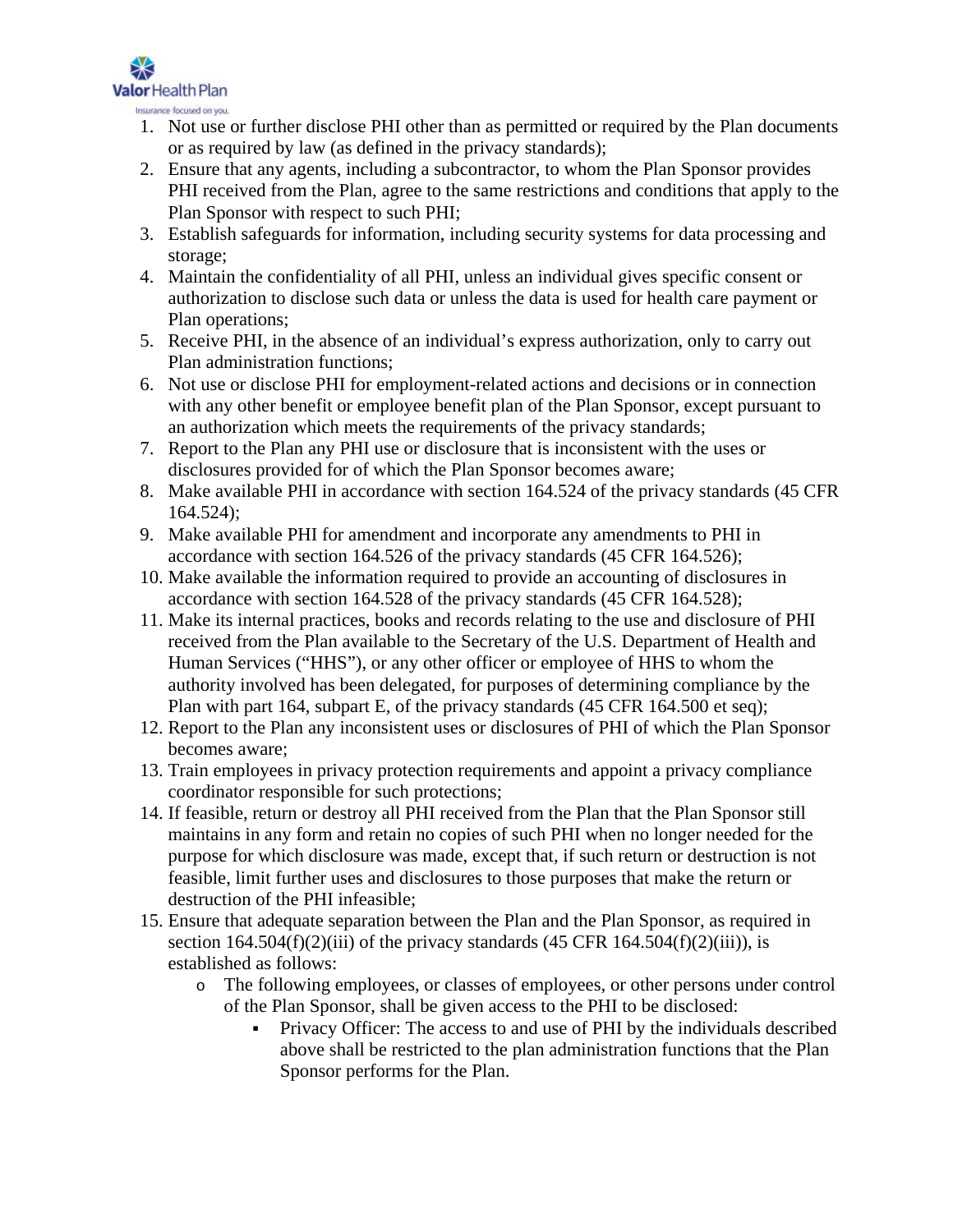

o In the event any of the individuals described in above do not comply with the provisions of the Plan documents relating to use and disclosure of PHI, the Plan Administrator shall impose reasonable sanctions as necessary, in its discretion, to ensure that no further non-compliance occurs. The Plan Administrator will promptly report such violation or non-compliance to the Plan, and will cooperate with the Plan to correct violation or non-compliance to impose appropriate disciplinary action or sanctions. Such sanctions shall be imposed progressively (for example, an oral warning, a written warning, time off without pay and termination), if appropriate, and shall be imposed so that they are commensurate with the severity of the violation.

#### **Disclosure of Summary Health Information to the Plan Sponsor**

The Plan may disclose PHI to the Plan Sponsor of the group health plan for purposes of plan administration or pursuant to an authorization request signed by the Plan Participant. The Plan may use or disclose "summary health information" to the Plan Sponsor for obtaining premium bids or modifying, amending, or terminating the group health plan.

#### **Disclosure of Certain Enrollment Information to the Plan Sponsor**

Pursuant to section  $164.504(f)(1)(iii)$  of the privacy standards  $(45 \text{ CFR } 164.504(f)(1)(iii))$ , the Plan may disclose to the Plan Sponsor information on whether an individual is participating in the Plan or is enrolled in or has un-enrolled from a health insurance issuer or health maintenance organization offered by the Plan to the Plan Sponsor.

# **Disclosure of PHI to Obtain Stop-loss or Excess Loss Coverage**

The Plan Sponsor may hereby authorize and direct the Plan, through the Plan Administrator or the third party administrator, to disclose PHI to stop-loss carriers, excess loss carriers or managing general underwriters ("MGUs") for underwriting and other purposes in order to obtain and maintain stop-loss or excess loss coverage related to benefit claims under the Plan. Such disclosures shall be made in accordance with the privacy standards.

#### **Other Disclosures and Uses of PHI:**

#### **Permissible Uses and Disclosures of PHI**

- 1. Treatment, Payment and Health Care Operations: The Plan has the right to use and disclose a Plan Participant's PHI for all activities as included within the definitions of Treatment, Payment, and Health Care Operations and pursuant to the HIPAA Privacy Rule.
- 2. Business Associates: The Plan contracts with individuals and entities (Business Associates) to perform various functions on its behalf. In performance of these functions or to provide services, Business Associates will receive, create, maintain, use, or disclose PHI, but only after the Plan and the Business Associate agree in writing to contract terms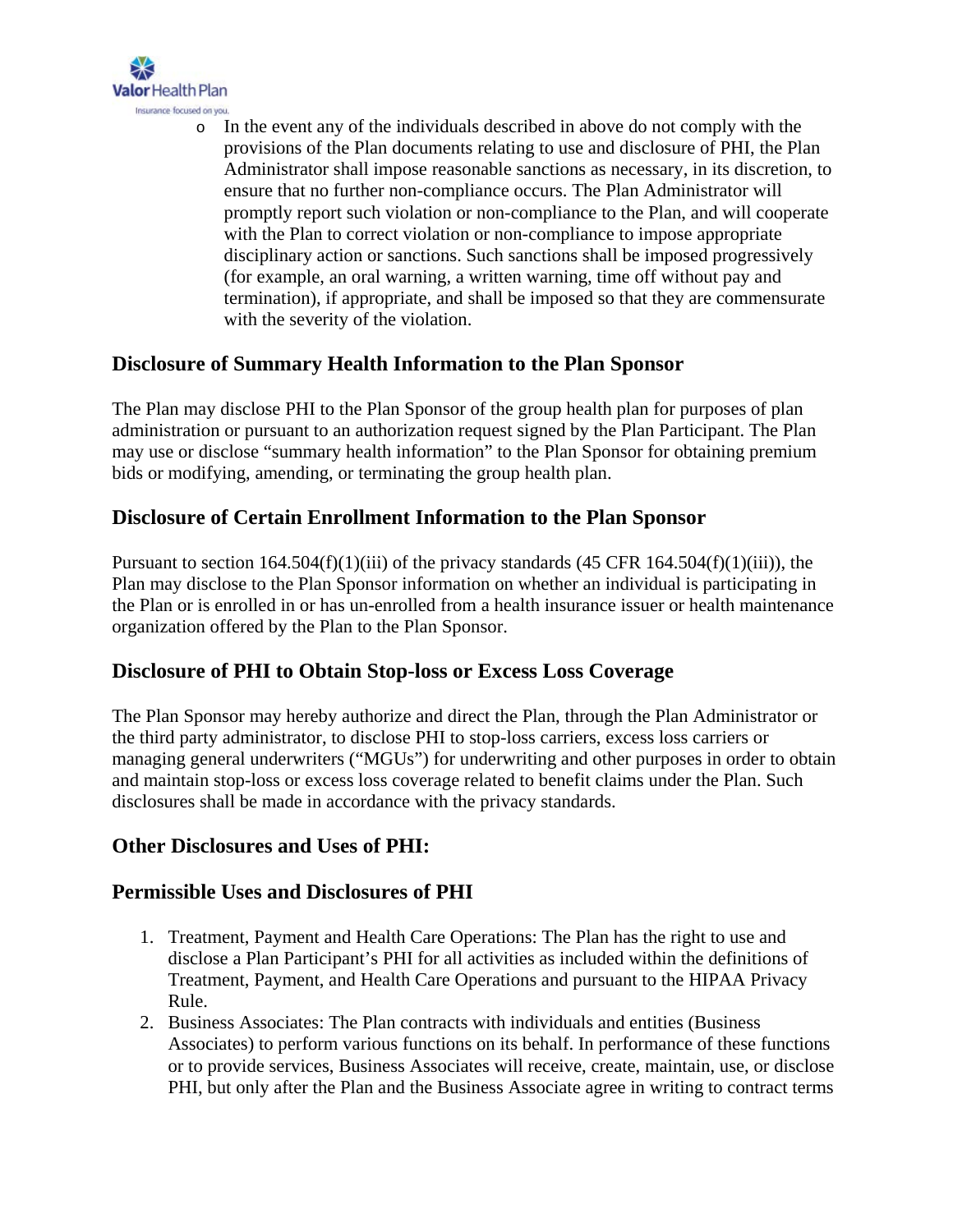

requiring the Business Associate to appropriately safeguard the Plan Participant's information.

3. Other Covered Entities: The Plan may disclose PHI to assist health care Providers in connection with their treatment or payment activities or to assist other covered entities in connection with payment activities and certain health care operations. For example, the Plan may disclose PHI to a health care Provider when needed by the Provider to render treatment to a Plan Participant, and the Plan may disclose PHI to another covered entity to conduct health care operations. The Plan may also disclose or share PHI with other insurance carriers (such as Medicare, etc.) in order to coordinate benefits, if a Plan Participant has coverage through another carrier.

#### **Other Permissible Uses and Disclosures of PHI**

- 1. Required by Law: The Plan may use or disclose PHI when required by law, provided the use or disclosure complies with and is limited to the relevant requirements of such law.
- 2. Public Health and Safety: The Plan may use or disclose PHI when permitted for purposes of public health activities, including disclosures to:
	- o a public health authority or other appropriate government authority authorized by law to receive reports of child abuse, neglect or domestic violence;
	- o report reactions to medications or problems with products or devices regulated by the Federal Food and Drug Administration or other activities related to quality, safety, or effectiveness of FDA-regulated products or activities;
	- o locate and notify persons of recalls of products they may be using; and
	- o a person who may have been exposed to a communicable disease or may otherwise be at risk of contracting or spreading a disease or condition, if authorized by law.
- 3. The Plan may disclose PHI to a government authority, except for reports of child abuse or neglect permitted by (5) above, when required or authorized by law, or with the Plan Participant's agreement, if the Plan reasonably believes he/she to be a victim of abuse, neglect, or domestic violence. In such case, the Plan will promptly inform the Plan Participant that such a disclosure has been or will be made unless the Plan believes that informing him/her would place him/her at risk of serious harm (but only to someone in a position to help prevent the threat). Disclosure generally may be made to a minor's parents or other representatives although there may be circumstances under Federal or State law when the parents or other representatives may not be given access to the minor's PHI.
- 4. Health Oversight Activities: The Plan may disclose PHI to a health oversight agency for oversight activities authorized by law. This includes civil, administrative or criminal investigations; inspections; claim audits; licensure or disciplinary actions; and other activities necessary for appropriate oversight of a health care system, government health care program, and compliance with certain laws.
- 5. Lawsuits and Disputes: The Plan may disclose PHI when required for judicial or administrative proceedings. For example, the Plan Participant's PHI may be disclosed in response to a subpoena, discovery requests, or other required legal processes when the Plan is given satisfactory assurances that the requesting party has made a good faith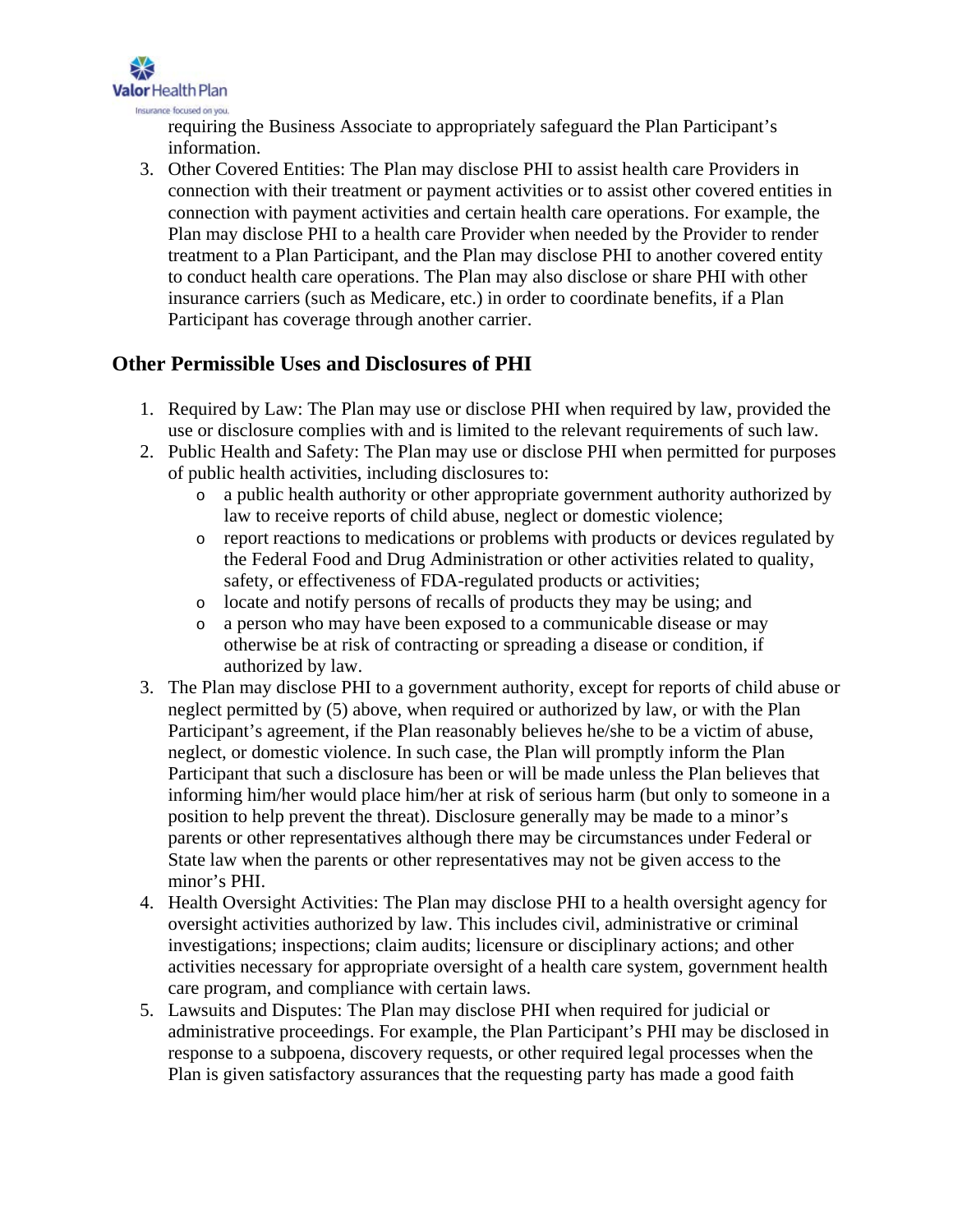

attempt to advise the Plan Participant of the request or to obtain an order protecting such information, and done in accordance with specified procedural safeguards.

- 6. Law Enforcement: The Plan may disclose PHI to a law enforcement official when required for law enforcement purposes concerning identifying or locating a suspect, fugitive, material witness or missing person. Under certain circumstances, the Plan may disclose the Plan Participant's PHI in response to a law enforcement official's request if he/she is, or are suspected to be, a victim of a crime and if it believes in good faith that the PHI constitutes evidence of criminal conduct that occurred on the Sponsor's or Plan's premises.
- 7. Decedents: The Plan may disclose PHI to a coroner, funeral director or medical examiner for the purpose of identifying a deceased person, determining a cause of death or as necessary to carry out their duties as authorized by law. The Plan may also disclose, as authorized by law, PHI to organizations that handle organ, eye, or tissue donation and transplantation.
- 8. Research: The Plan may use or disclose PHI for research, subject to certain limited conditions.
- 9. To Avert a Serious Threat to Health or Safety: The Plan may disclose PHI in accordance with applicable law and standards of ethical conduct, if the Plan, in good faith, believes the use or disclosure is necessary to prevent or lessen a threat to health or safety of a person or to the public.
- 10. Workers' Compensation: The Plan may disclose PHI when authorized by and to the extent necessary to comply with workers' compensation or other similar programs established by law.
- 11. Inmates: The Plan may disclose PHI when to the correctional institution or law enforcement official for: the institution to provide health care to the Plan Participant; the Plan Participant's health and safety and the health and safety of others; or the safety and security of the correctional institution.
- 12. Military and National Security: The Plan may disclose PHI to military authorities of armed forces personnel under certain circumstances. As authorized by law, the Plan may disclose PHI required for intelligence, counter-intelligence, and other national security activities to authorized Federal officials.
- 13. Emergency Situations: The Plan may disclose PHI in an emergency situation, or if the Plan Participant is incapacitated or not present, to a family member, close personal friend, authorized disaster relief agency, or any other person previously identified by you. The Plan will use professional judgment and experience to determine if the disclosure is in the Plan Participant's best interest. If the disclosure is in the Plan Participant's best interest, the Plan will disclose only the PHI that is directly relevant to the person's involvement in the Plan Participant's care.
- 14. Fundraising Activities: The Plan may disclose PHI for fundraising activities, such as raising money for a charitable foundation or similar entity to help finance its activities. If the Plan does not contact the Plan Participant for fundraising activities, the Plan will give the Plan Participant the opportunity to opt-out, or stop, receiving such communications in the future.
- 15. Group Health Plan Disclosures: The Plan may disclose PHI to a sponsor of the group health plan – such as an employer or other entity – that is providing a health care program to the Plan Participant. The Plan can disclose PHI to that entity if that entity has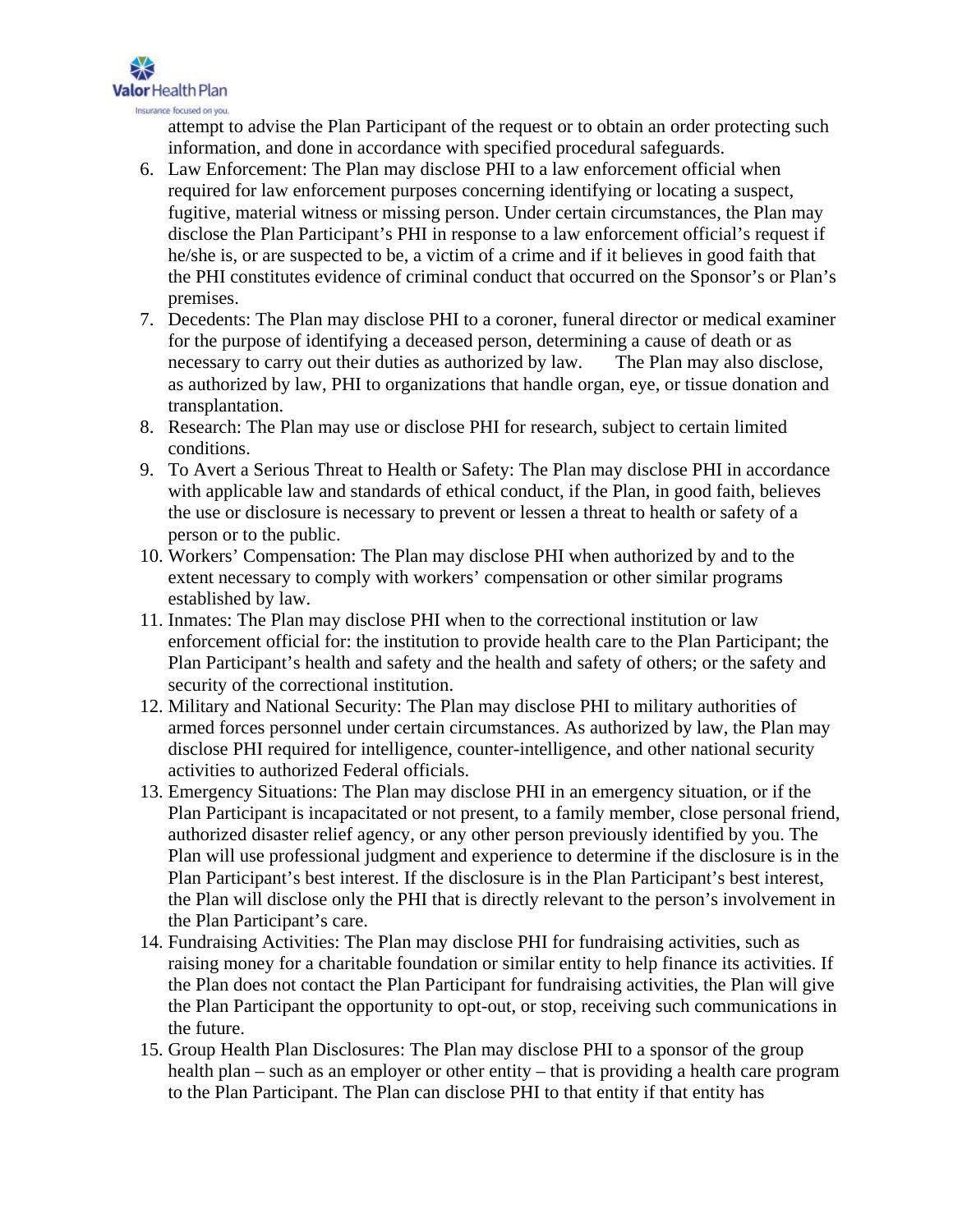

contracted with the Plan to administer the Plan Participant's health care program on its behalf.

16. Underwriting Purposes: The Plan may disclose PHI for underwriting purposes, such as to make a determination about a coverage application or request. If the Plan does not disclose the Plan Participant's PHI for underwriting purposes, the Plan is prohibited from using or disclosing in the underwriting process the PHI that is genetic information.

#### **Uses and Disclosures of PHI that Require Authorization**

- 1. Sale of PHI: The Plan will request written authorization before it makes any disclosure that is deemed a sale of PHI, meaning the Plan is receiving compensation for disclosing the PHI in that manner.
- 2. Marketing: The Plan will request written authorization to use or disclose PHI for marketing purposes with limited exceptions, such as when the Plan has face-to-face marketing communications with the Plan Participant or when the Plan provides promotional gifts of nominal value.
- 3. Psychotherapy Notes: The Plan will request written authorization to use or disclose any of the Plan Participant's psychotherapy notes that may be on file with limited exception, such as for certain treatment, payment or health care operation functions.

Other uses and disclosures of PHI that are not described above will be made only with written authorization. If the Plan Participant provides the Plan with such authorization, it may be revoked in writing and the revocation will be effective for future uses and disclosures of PHI. However, the revocation will not be effective for information that the Plan already used or disclosed, relying on the authorization.

# **Required Disclosures of PHI**

- 1. Disclosures to Plan Participants: The Plan is required to disclose to a Plan Participant most of the PHI in a Designated Record Set when the Plan Participant requests access to this information. The Plan will disclose a Plan Participant's PHI to an individual who has been assigned as his/her representative and who has qualified for such designation in accordance with the relevant State law. Before disclosure to an individual qualified as a personal representative, the Plan must be given written supporting documentation establishing the basis of the personal representation.The Plan may elect not to treat the person as the Plan Participant's personal representative if it has a reasonable belief that the Plan Participant has been, or may be, subjected to domestic violence, abuse, or neglect by such person, it is not in the Plan Participant's best interest to treat the person as his/her personal representative, or treating such person as his/her personal representative could endanger the Plan Participant.
- 2. Disclosures to the Secretary of the U.S. Dept of Health and Human Services: The Plan is required to disclose the Plan Participant's PHI to the Secretary of the U.S. Department of Health and Human Resources when the Secretary is investigating or determining the Plan's compliance with the HIPAA Privacy Rule.
- 3. Business Associates: The Plan contracts with individuals and entities (Business Associates) to perform various functions on its behalf. In performance of these functions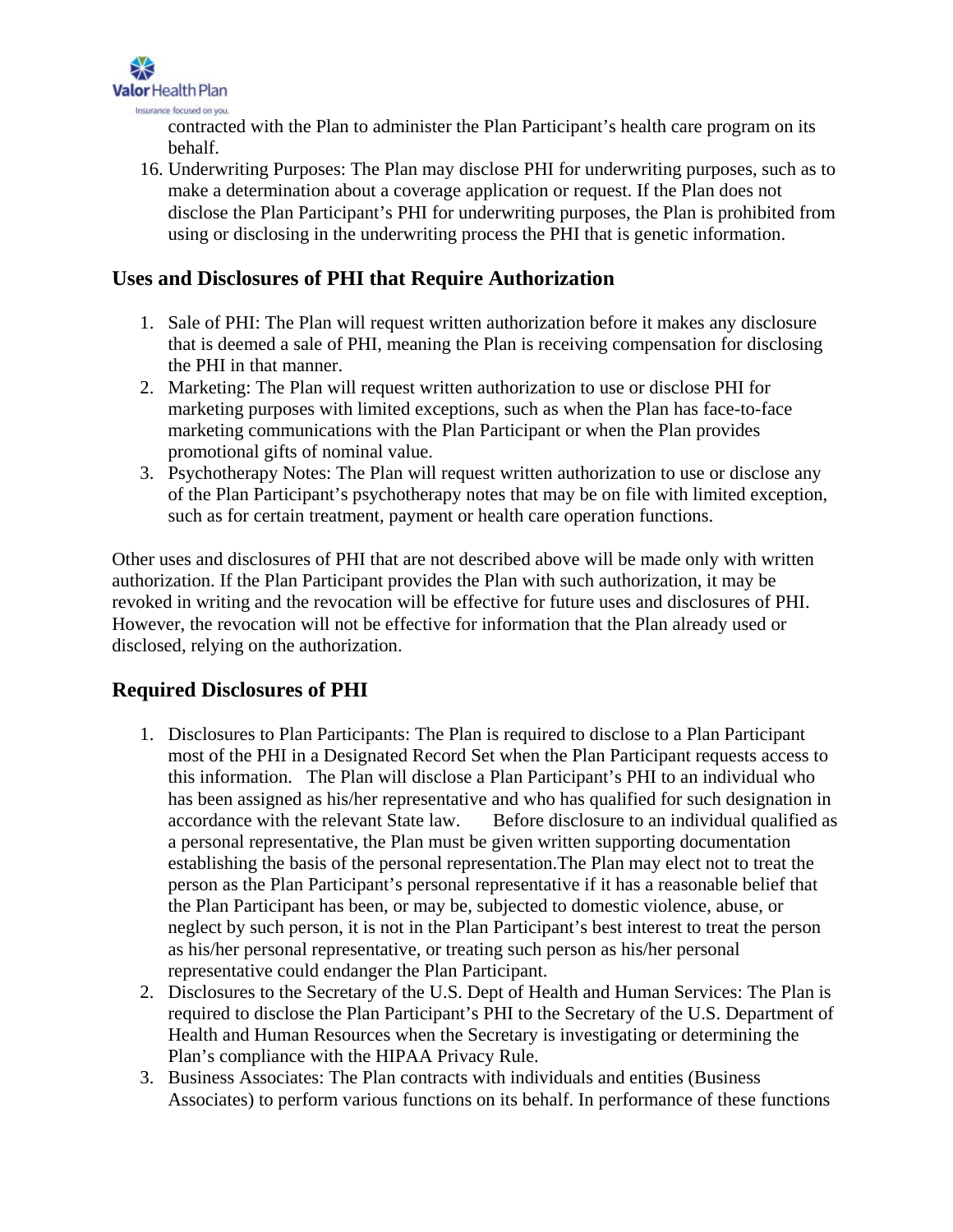

or to provide services, Business Associates will receive, create, maintain, use, or disclose PHI, but only after the Plan and the Business Associate agree in writing to contract terms requiring the Business Associate to appropriately safeguard the Plan Participant's information.

4. Other Covered Entities: The Plan may disclose PHI to assist health care Providers in connection with their treatment or payment activities or to assist other covered entities in connection with payment activities and certain health care operations. For example, the Plan may disclose PHI to a health care Provider when needed by the Provider to render treatment to a Plan Participant, and the Plan may disclose PHI to another covered entity to conduct health care operations. The Plan may also disclose or share PHI with other insurance carriers (such as Medicare, etc.) in order to coordinate benefits, if a Plan Participant has coverage through another carrier.

#### **Potential Impact of State Law**

The HIPAA Privacy Rule regulations generally do not "preempt" (or take precedence over) state privacy or other applicable laws that provide individuals greater privacy protections. As a result, to the extent state law applies, the privacy laws of a particular state, or other federal laws, rather than the HIPAA Privacy Rule regulations, might impose a privacy standard under which the Plan will be required to operate. For example, where such laws have been enacted, the Plan will follow more stringent state privacy laws that relate to uses and disclosures of PHI concerning HIV or AIDS, mental health, substance abuse/chemical dependency, genetic testing, reproductive rights, etc.

# **Rights to Individuals**

The Plan Participant has the following rights regarding PHI about him/her:

- 1. Request Restrictions: The Plan Participant has the right to request additional restrictions on the use or disclosure of PHI for treatment, payment, or health care operations. The Plan Participant may request the Plan restrict disclosures to family members, relatives, friends or other persons identified by him/her who are involved in his/her care or payment for his/her care. The Plan is not required to agree to these requested restrictions.
- 2. Right to Receive Confidential Communication: The Plan Participant has the right to request that he/she receive communications regarding PHI in a certain manner or at a certain location. The request must be made in writing and how the Plan Participant would like to be contacted. The Plan will accommodate all reasonable requests.
- 3. Copy of this Notice: The Plan Participant is entitled to receive a paper copy of this notice at any time. To obtain a paper copy, contact the Privacy Compliance Coordinator.
- 4. Accounting of Disclosures: The Plan Participant has the right to request an accounting of disclosures the Plan has made of his/her PHI. The request must be made in writing and does not apply to disclosures for treatment, payment, health care operations, and certain other purposes. The Plan Participant is entitled to such an accounting for the six (6) years prior to his/her request, though not earlier than April 14, 2003. Except as provided below, for each disclosure, the accounting will include: (a) the date of the disclosure, (b) the name of the entity or person who received the PHI and, if known, the address of such